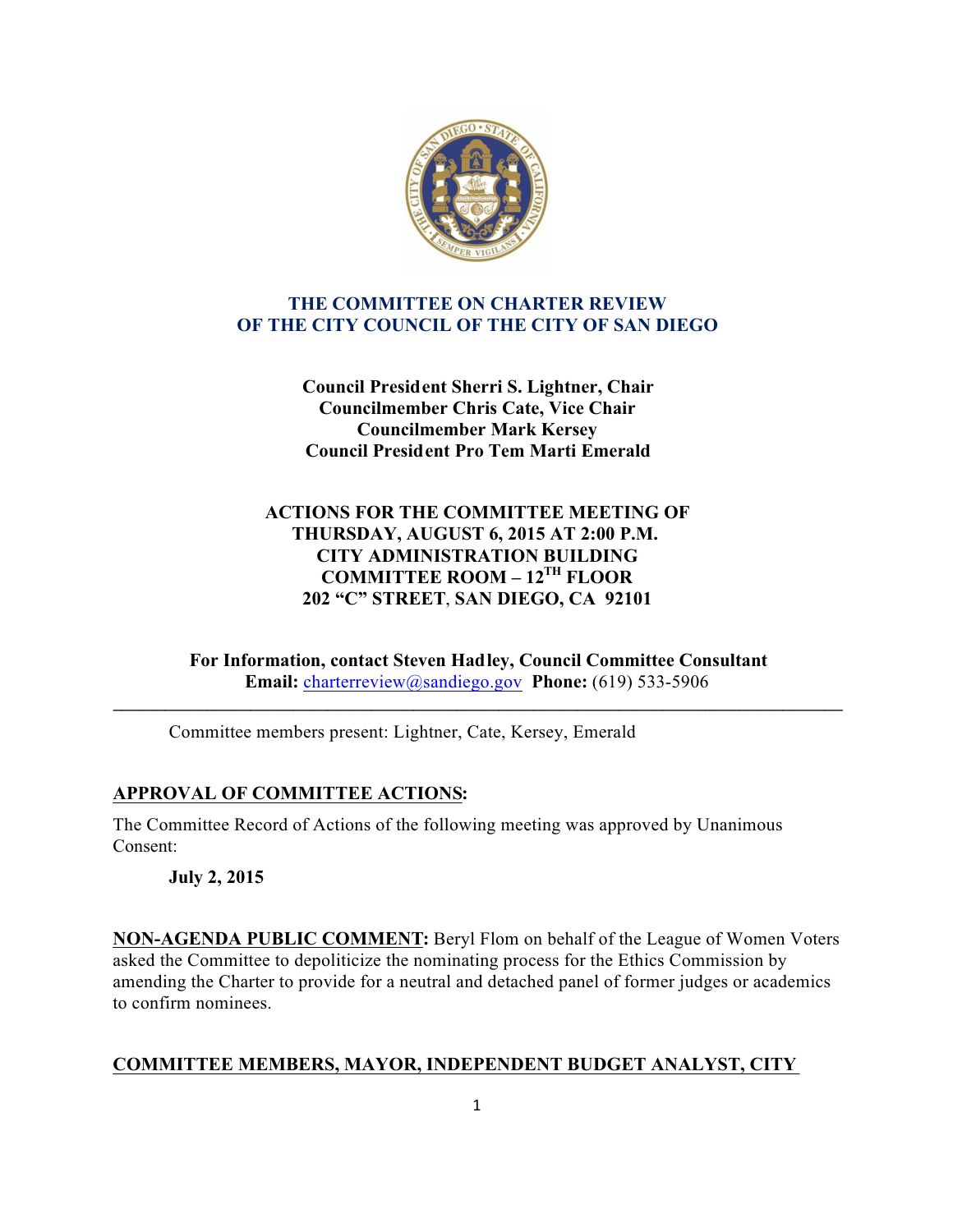# **ATTORNEY, CITY CLERK, DIRECTOR OF LEGISLATIVE AFFAIRS COMMENT**:

Felipe Monroig on behalf of the Mayor's Office pulled Item 1.B.3 from the agenda.

### **REQUESTS FOR CONTINUANCE:** None

#### **DISCUSSION AGENDA:**

- ITEM-1: Consideration of sections of Charter Article IX, The Retirement of Employees, including the options, suggestions and recommendations from the presenters noted parenthetically in italics.
	- A) § 140 Establishment of Separate Retirement Pension Systems: Definitions Expand the list of employees excepted from mandatory participation in the defined contribution plans authorized in Sections 150 and 151 to include police recruits participating in the City's Police Academy as well as sworn police officers. *(San Diego City Employees' Retirement System and City Attorney)*

Motion by Councilmember Cate to accept the recommendation and request the City Attorney draft revised language for the section accordingly. Second by Councilmember Emerald.

 Passed by the following vote: Yea: Lightner, Cate, Kersey, Emerald Nay: None Recused: None Not Present: None

- B) § 141 City Employees' Retirement System
	- 1. Amend the section to allow an employee's reciprocal service between SDCERS and CalPERS to count toward vesting to establish eligibility for benefits. *(San Diego City Employees' Retirement System)*

Motion by Councilmember Cate to accept the recommendation placing it as subitem (e) in section 141 and using broad, timeless language that does not reference specific entities other than the Board of Administration. Second by Councilmember Emerald.

Passed by the following vote: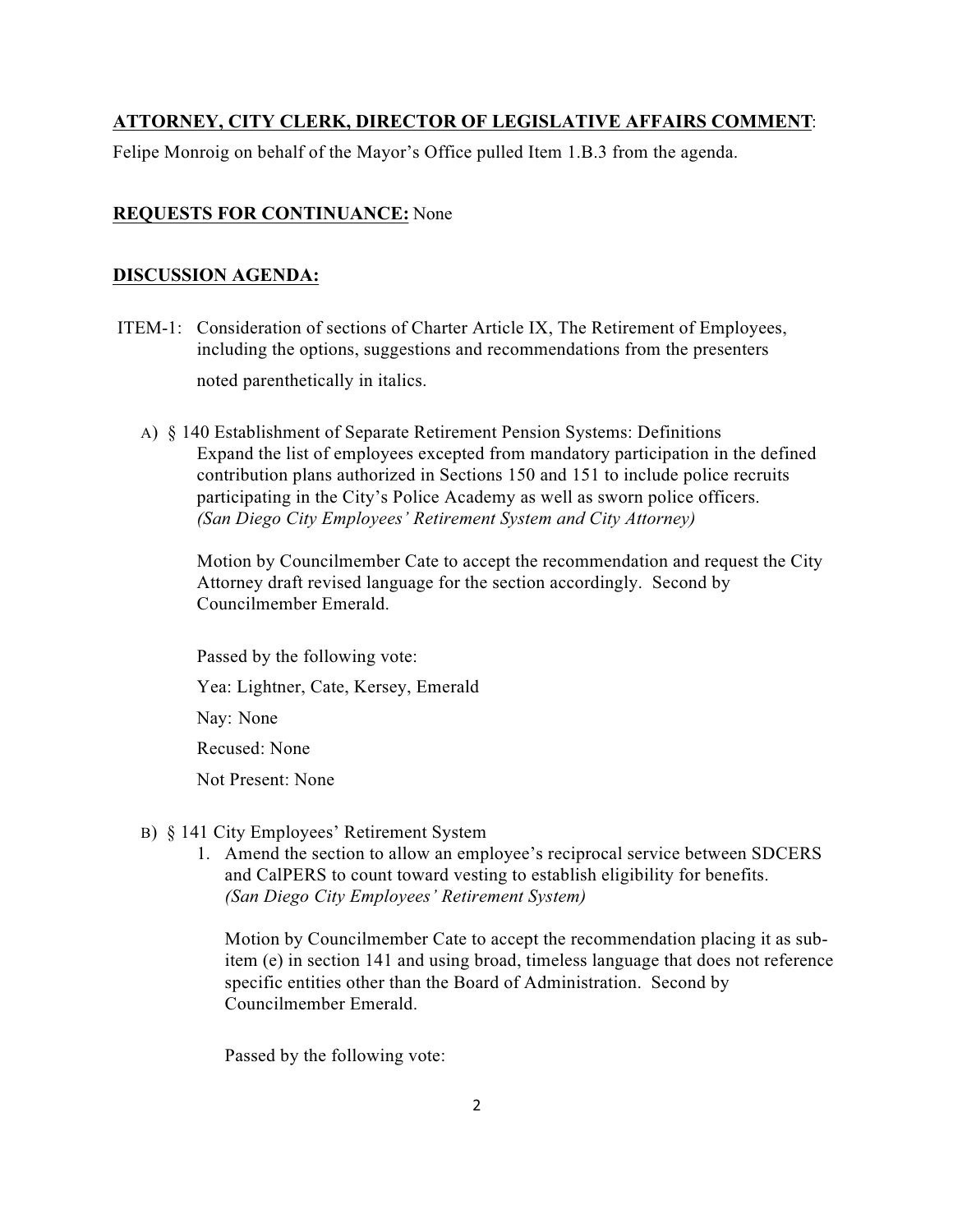Yea: Lightner, Cate, Kersey, Emerald Nay: None Recused: None Not Present: None

2. Change the terms "firemen" to read "firefighters" and "policemen" to read "police officers" throughout the section. *(Mayor's Office)*

Motion by Councilmember Emerald to accept the Mayor's recommended language. Second by Chair Lightner.

 Passed by the following vote: Yea: Lightner, Cate, Kersey, Emerald Nay: None Recused: None Not Present: None

 3. Amend the section to reflect the new decision from SDCERS regarding COLA for spouses who receive benefits from a spouse who died in the line of duty. *(Mayor's Office)*

At the presenter's request, the sub-item was pulled.

### C) § 141.1 Reform of Sworn Officer Defined Benefit Plan Expand the coverage of the defined benefit pension plan to include police recruits participating in the City's Police Academy as well as sworn police officers. *(San Diego City Employees' Retirement System)*

Motion by Councilmember Cate to accept the recommendation and request the City Attorney draft revised language for the section accordingly. Second by Councilmember Emerald.

Passed by the following vote:

Yea: Lightner, Cate, Kersey, Emerald

Nay: None

Recused: None

Not Present: None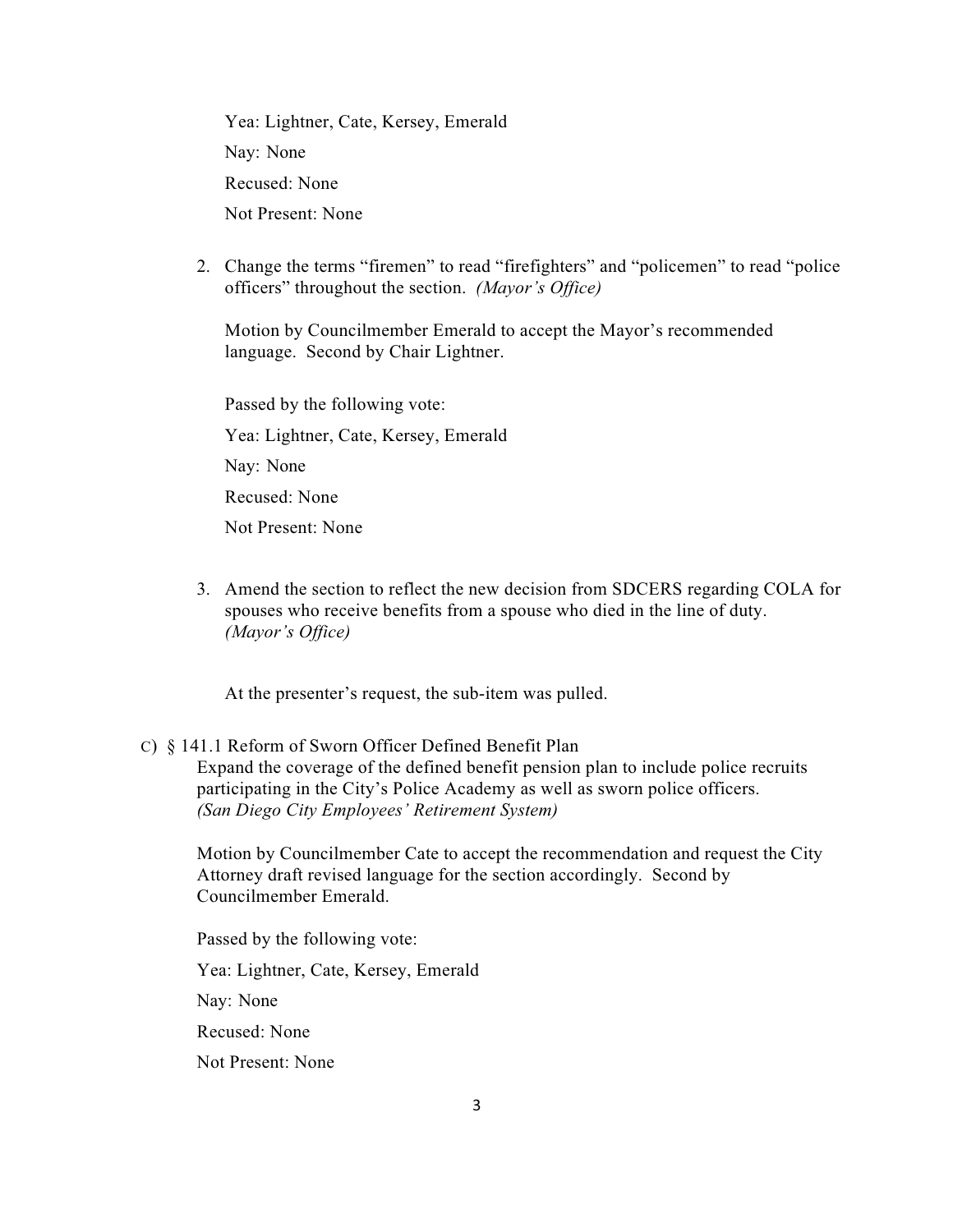D) § 141.2 Full and Fair Employee Contributions for the Defined Benefit Pension Plan Amend the section to allow the City Council to adopt an ordinance allowing the City to agree to pay to SDCERS all or any portion of overpayment of benefits or underpayment of contributions caused by the negligence of a City employee. *(San Diego City Employees' Retirement System)*

 Motion by Councilmember Emerald to refer the recommendation to the Independent Budget Analyst and San Diego City Employees' Retirement System for financial analysis and the City Attorney for legal analysis, including answering the question of whether the issue raised could be addressed through the meet and confer process with the municipal employee unions or contractually with the San Diego City Employees' Retirement System. Second by Councilmember Cate.

 Passed by the following vote: Yea: Lightner, Cate, Kersey, Emerald Nay: None Recused: None Not Present: None

 E) § 142.1 Add a new section to codify the Board of Administration's authority to hire and retain its own independent legal counsel. *(San Diego City Employees' Retirement System)*

Motion by Councilmember Emerald to accept the recommendationplacing it as subitem (g) in section 144 and using plain-talk language. Second by Councilmember Cate.

Passed by the following vote:

Yea: Lightner, Cate, Kersey, Emerald

Nay: None

Recused: None

Not Present: None

- F) § 144 Board of Administration
	- 1. Clarify the staggering of 4-year terms for the seven inaugural Board of Administration appointments. *(San Diego City Employees' Retirement System)*

Motion by Councilmember Emerald to place the recommended language in the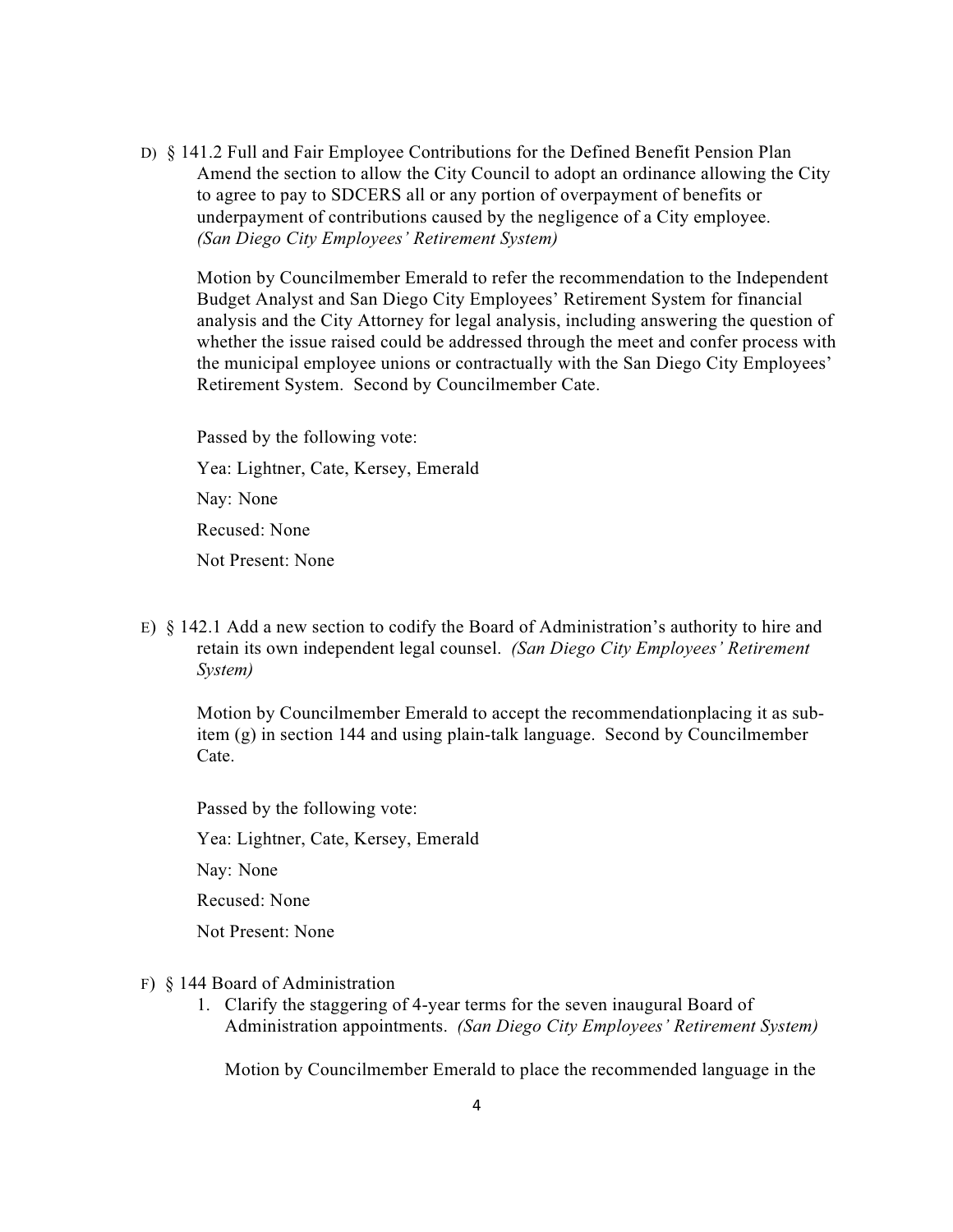Municipal Code. Second by Councilmember Cate.

 Passed by the following vote: Yea: Lightner, Cate, Kersey, Emerald Nay: None Recused: None Not Present: None

2. Change the City management employee board member options in subsection (f) to include the Chief Operating Officer or Assistant Chief Operating Officer instead of the City Manager; and change the appointing, directing and reporting authority to the Mayor instead of the City Manager. *(San Diego City Employees' Retirement System)*

Motion by Councilmember Emerald to refer the section to the Mayor's Office to return with recommended timeless language referencing who should serve as the City management employee board member. Second by Chair Lightner.

 Passed by the following vote: Yea: Lightner, Cate, Kersey, Emerald Nay: None Recused: None Not Present: None

3. Amend the section to give the Board of Administration all powers and duties provided in the Declaration of Group Trust for the SDCERS Group Trust effective July 1, 2007 and any amendments or successor trusts. *(San Diego City Employees' Retirement System)*

Motion by Councilmember Emerald to request the City Attorney return with legal analysis regarding the implications of the revising the Charter as recommended and naming specific trusts in the Charter. Second by Councilmember Cate.

 Passed by the following vote: Yea: Lightner, Cate, Kersey, Emerald Nay: None Recused: None Not Present: None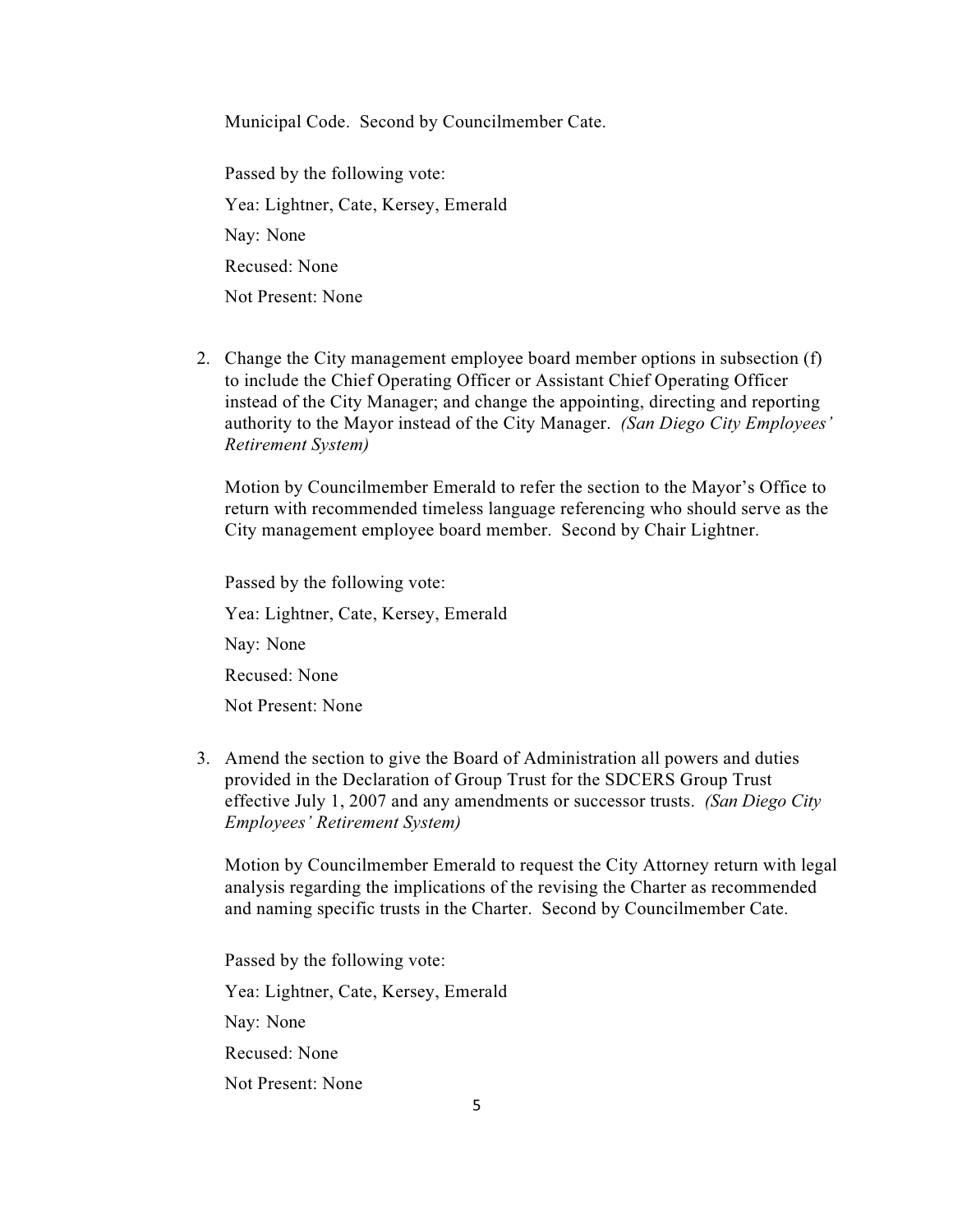4. Amend the section to give the Board of Administration the sole authority to invest in classes or types of investments it deems prudent beyond those investment options already established or authorized by General Law. *(San Diego City Employees' Retirement System)*

Motion by Councilmember Cate to consider making this change, but have the City Attorney take a look at it and provide comments on it, and work with the San Diego City Employees' Retirement System's counsel on it as well. Second by Chair Lightner.

Passed by the following vote:

Yea: Lightner, Cate, Kersey, Emerald

Nay: None

Recused: None

Not Present: None

5. Amend subsections (b), (c), (d) and (e) of Charter section 144 to allow employees and retirees of Contracting Public Agencies to run for the elected seats on the Board of Administration and give the Unified Port District and Regional Airport Authority employees meaningful representation on the Board of Administration. *(San Diego City Employees' Retirement System)*

Motion by Councilmember Cate to request the City Attorney review the San Diego City Employee's Retirement System's legal analysis and determination that Unified Port District and Regional Airport Authority members cannot run for Board of Administration seats; and if the current Charter language is not satisfactory to allow them to do so, draft language that will. Second by Councilmember Emerald.

 Passed by the following vote: Yea: Lightner, Cate, Kersey, Emerald Nay: None Recused: None Not Present: None

G) § 149 Contracting Public Agencies

Amend the section so that any Board of Administration policies, rules or regulations affecting the Port District are subject to good faith consultation with the District prior to their approval and enactment. *(Unified Port of San Diego)*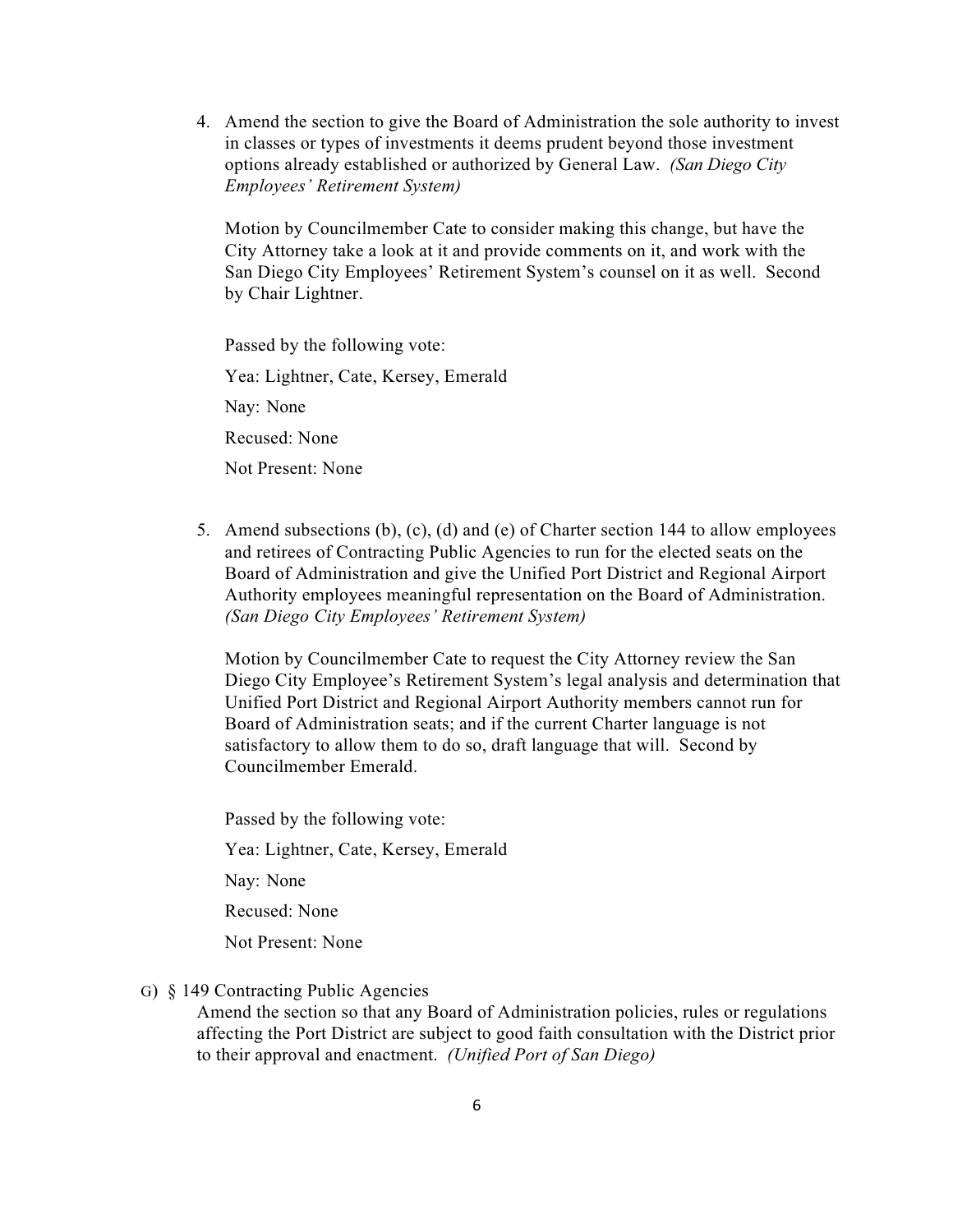The recommendation failed for lack of a motion.

H) Article X - Transfer of Police and Fire Department Employees into the Retirement System.

Report from the San Diego City Employee's Retirement System Board of Administration regarding the City Attorney's option to repeal Article X.

Motion by Councilmember Cate to repeal Article X. Second by Councilmember Emerald.

Passed by the following vote:

Yea: Lightner, Cate, Kersey, Emerald

Nay: None

Recused: None

Not Present: None

- ITEM-2: Consideration of sections of Charter Article XIV, Miscellaneous Provisions, including the options, suggestions and recommendations from the presenters noted parenthetically in italics.
	- A) § 215 Publicity of Records

Repeal the section as it is no longer necessary. *(City Attorney)*

Motion by Councilmember Cate to repeal sections 215 and 216 as the City Attorney recommends. Second by Councilmember Emerald.

 Passed by the following vote: Yea: Lightner, Cate, Kersey, Emerald Nay: None Recused: None Not Present: None

B) § 216 Copies of Records

Repeal the section as it is no longer necessary. *(City Attorney)*

Motion by Councilmember Cate to repeal sections 215 and 216 as the City Attorney recommends. Second by Councilmember Emerald.